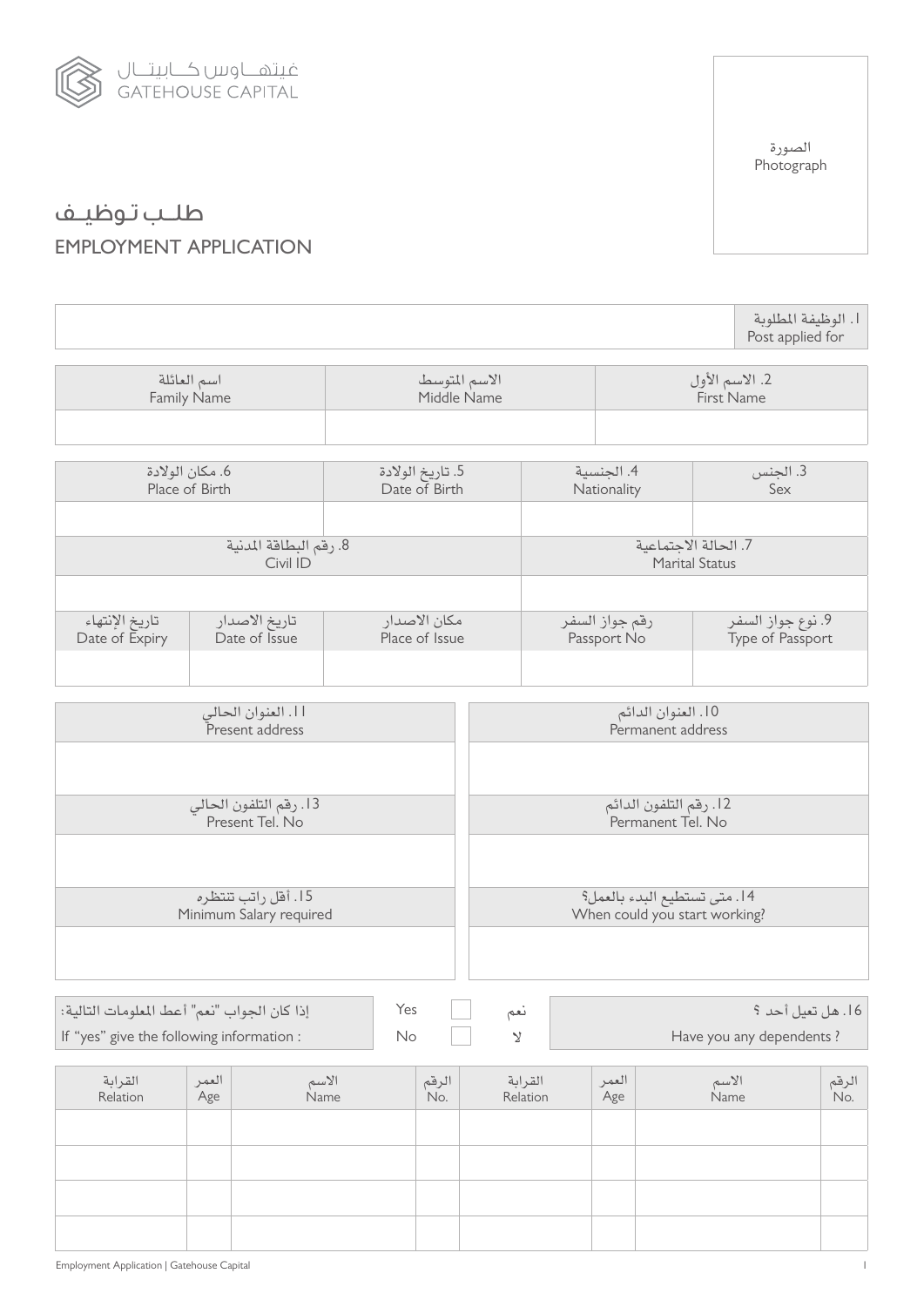

| Name of next of kin | 17. اسم أقرب الأقرباء |
|---------------------|-----------------------|
| Relation            | 18. القرابة           |
| Address             | 19. العنوان           |

| Are you employed now?<br>Yes<br>No<br>Yes<br>If "yes", may we enquire from your present employer ?<br>No | نعم<br>20. هل آنت موظف حاليا ؟<br>λ<br>إذا كان الجواب "نعم" هل يمكننا السؤال عنك منهم ؟                                     |
|----------------------------------------------------------------------------------------------------------|-----------------------------------------------------------------------------------------------------------------------------|
|                                                                                                          | 21. هل عملت سابقا بشركتنا ؟ إذا كان ذلك يرجى ذكر التفاصيل<br>Have you ever worked for us? If so, Please give details        |
|                                                                                                          | 22. هل تعاني أية إعاقة صحية ؟ إذا كان ذلك يرجى ذكر التفاصيل<br>Do you have any physical defects? If so, Please give details |

| الشهادة والسنة<br>Degree & Year | الإختصاص<br>Major course | إلى<br>To | سنوات الدراسة<br>Years attended<br>من<br>From | المدينة<br>City | اسم وعنوان المدرسة<br>Name and address<br>of school | 23. التحصيل العلمي<br>Education  |
|---------------------------------|--------------------------|-----------|-----------------------------------------------|-----------------|-----------------------------------------------------|----------------------------------|
|                                 |                          |           |                                               |                 |                                                     | الابتدائي<br>Elementary          |
|                                 |                          |           |                                               |                 |                                                     | الثانوي<br>Secondary             |
|                                 |                          |           |                                               |                 |                                                     | الجامعي<br>University            |
|                                 |                          |           |                                               |                 |                                                     | التدريب المهني<br>Prof. Training |

| اذكر اذا كنت تستطيع أن<br>تستعمل أي آلة مكتب أخرى | الطباعة<br>بالدقيقة       | الاختزال<br>بالدقيقة    |       | قراءة<br>Read |                     | كتابة<br>Write |                  | محادثة<br>Speak |           | 24. إلمام باللغات            |
|---------------------------------------------------|---------------------------|-------------------------|-------|---------------|---------------------|----------------|------------------|-----------------|-----------|------------------------------|
| List other office machines<br>you can use         | Typewriting<br>per minute | Shorthand<br>per minute | ممتاز |               | ممتاز   متوسط   جید |                | ممتاز متوسط  جيد |                 | متوسط جيد | Knowledge of<br>language     |
|                                                   |                           |                         |       |               |                     |                |                  |                 |           | عرب <i>ي</i><br>Arabic       |
|                                                   |                           |                         |       |               |                     |                |                  |                 |           | انجليزي<br>English           |
|                                                   |                           |                         |       |               |                     |                |                  |                 |           | لغات أخرى<br>Other languages |
|                                                   |                           |                         |       |               |                     |                |                  |                 |           |                              |
|                                                   |                           |                         |       |               |                     |                |                  |                 |           |                              |
|                                                   |                           |                         |       |               |                     |                |                  |                 |           |                              |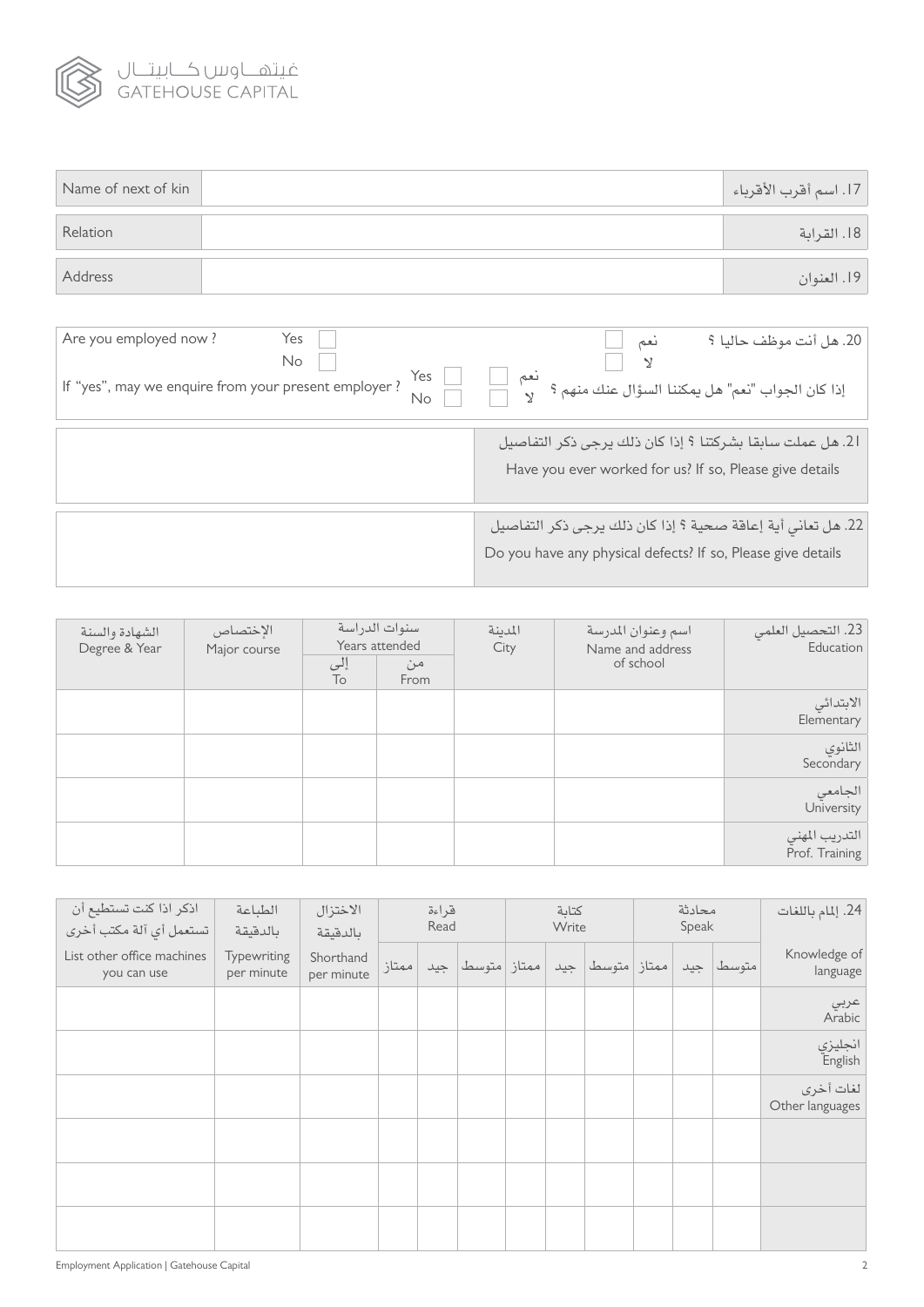

## 25. تفاصيل كاملة عن جميع الوظائف السابقة ( بما فيها التدريب العلمي ) Full details of all previous employment (Including Apprenticeship and Training)

| المهنة<br>Title                              | l٥ |  |  | From |  |  | التاريخ<br>Date                                                        |
|----------------------------------------------|----|--|--|------|--|--|------------------------------------------------------------------------|
|                                              |    |  |  |      |  |  |                                                                        |
| تفاصيل عن الواجبات<br>:Description of duties |    |  |  |      |  |  | اسم وعنوان الشركة أو صاحب العمل<br>Name and address of Co. or Employer |
|                                              |    |  |  |      |  |  | سبب ترك العمل<br>Reason for leaving                                    |

| الراتب<br>Salary | لمهنة<br>Title                               | Тο |  | From | Date |                                                                        |
|------------------|----------------------------------------------|----|--|------|------|------------------------------------------------------------------------|
|                  |                                              |    |  |      |      |                                                                        |
|                  | تفاصيل عن الواجبات<br>:Description of duties |    |  |      |      | اسم وعنوان الشركة أو صاحب العمل<br>Name and address of Co. or Employer |
|                  |                                              |    |  |      |      |                                                                        |
|                  |                                              |    |  |      |      |                                                                        |
|                  |                                              |    |  |      |      |                                                                        |
|                  |                                              |    |  |      |      | سبب ترك العمل<br>Reason for leaving                                    |

| الراتب<br>Salary | لمهنة<br>Title                               | Тο |  | From | Date                                                                   |
|------------------|----------------------------------------------|----|--|------|------------------------------------------------------------------------|
|                  |                                              |    |  |      |                                                                        |
|                  | تفاصيل عن الواجبات<br>:Description of duties |    |  |      | اسم وعنوان الشركة أو صاحب العمل<br>Name and address of Co. or Employer |
|                  |                                              |    |  |      |                                                                        |
|                  |                                              |    |  |      | سبب ترك العمل<br>Reason for leaving                                    |